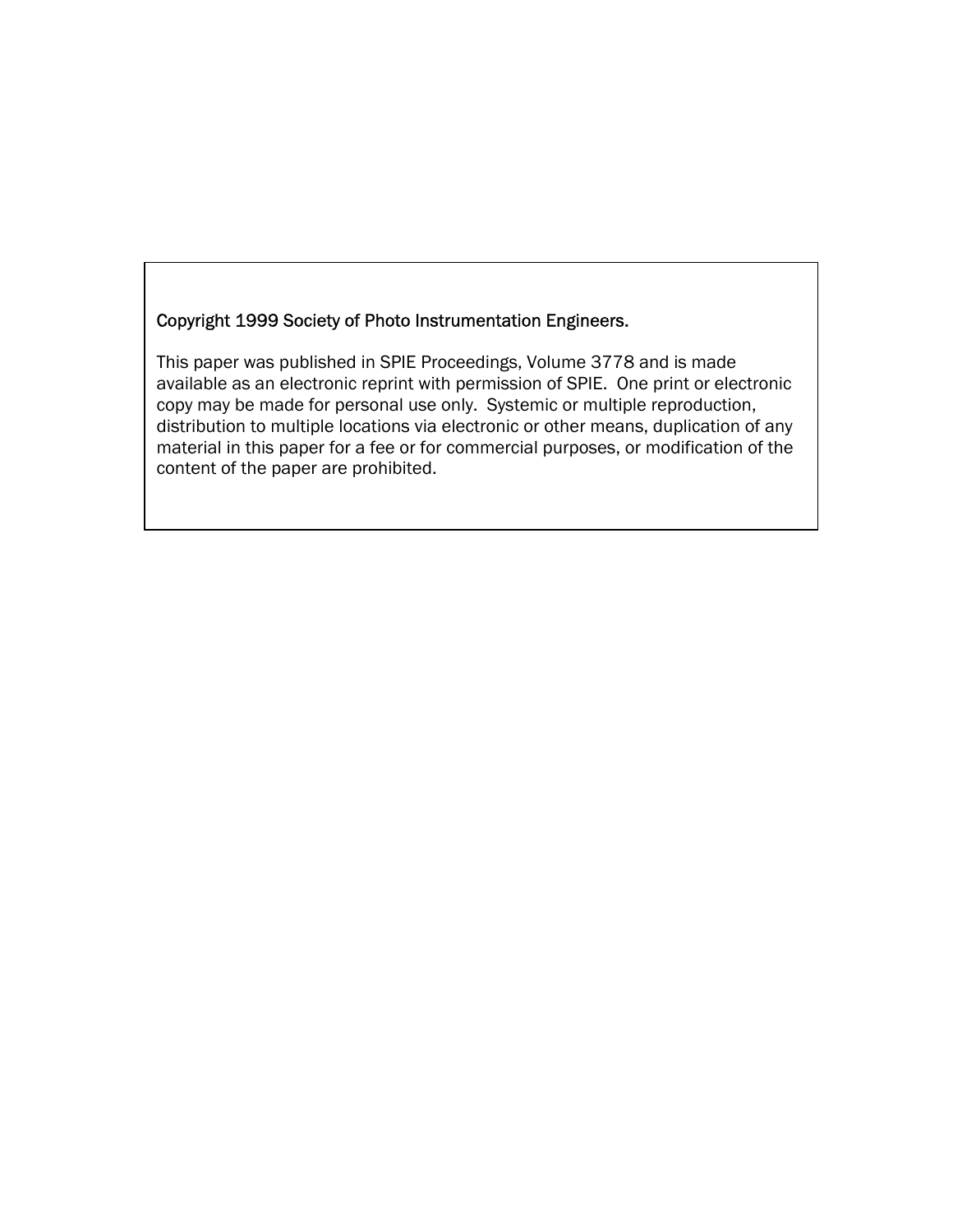# **Structured Polymer/Liquid Crystal for Switchable Diffractive and Micro Optics**

Darius Subacius, Jay E. Stockley and Steven A. Serati

Boulder Nonlinear Systems, Inc. 450 Courtney way, #107 Lafayette, CO 80026

# **ABSTRACT**

Polymer dispersed liquid crystals are generally described as a system with an isotropic liquid crystal (LC) droplet distribution in a polymer matrix. Using masked ultraviolet light and/or applied electric field a structured polymer/LC phase separation can be achieved. One technological advantage is the potential for integrated polymer/LC devices. This approach can be used to manufacture miniature switchable optical components such as diffractive gratings and switchable microlenses.

We investigate switchable diffractive gratings based on a structured polymer/LC system. LC director modeling is used to take into account the polymer regions and electric field orientation when the device thickness is comparable with the electrode period. Optical diffraction properties are compared with results of the theoretical modeling.

**Keywords:** liquid crystal, diffractive optics, polymer/liquid crystal structure, fringing fields, director modeling

# **1. INTRODUCTION**

Liquid crystal (LC) spatial light modulators are primary used in display applications. However, recently LC devices have gained increasing importance in numerous non-display applications such as diffractive optics<sup>1-4</sup>, optical processing, optical switching, non-mechanical beam steering<sup>5</sup>, voltage controlled focusing, and adaptive optics. Liquid crystal SLMs have the advantages of low voltage and low power consumption, along with large refractive index modulation. Depending on the liquid crystal material used and on modulator geometry, electro-optic modulation of phase, state of polarization, and intensity can be achieved. LC diffractive gratings are electrically controlled and exhibit the potential for high diffraction efficiency. They are usually fabricated using a few approaches: surface relief structure filled with  $LC^{3,4}$ , patterned electrodes<sup>1,2</sup> and patterned surface alignment<sup>6</sup>. Another approach is to write the holographic grating in polymer dispersed liquid crystal, see for example  $\frac{7}{2}$  and references there.

In polymer dispersed liquid crystal (PDLC) modulators LC droplets are dispersed isotropically in a polymer matrix<sup>8-10</sup>. Device operation is achieved by electrical control of LC refractive index in droplets and, as a consequence, light scattering. Many new applications for diffractive and micro-optics can be envisioned if structured polymer/LC phase separation is achieved. In that case LC and polymer areas would be arranged in a predetermined manner with switchable LC regions and passive polymer regions. This phase separation was applied to isolate pixels in liquid crystal displays<sup>11-14</sup> to achieve wider viewing angle, rugged display structure, etc.

In this paper we discuss a few types of integrated polymer/LC devices from a fabrication technology standpoint. Experimental results of an electric field induced structured LC/polymer phase separation are presented to create various integrated optical microstructures. To explain the optical properties, LC director modeling is used. For high resolution devices LC molecule orientation is defined not only by surface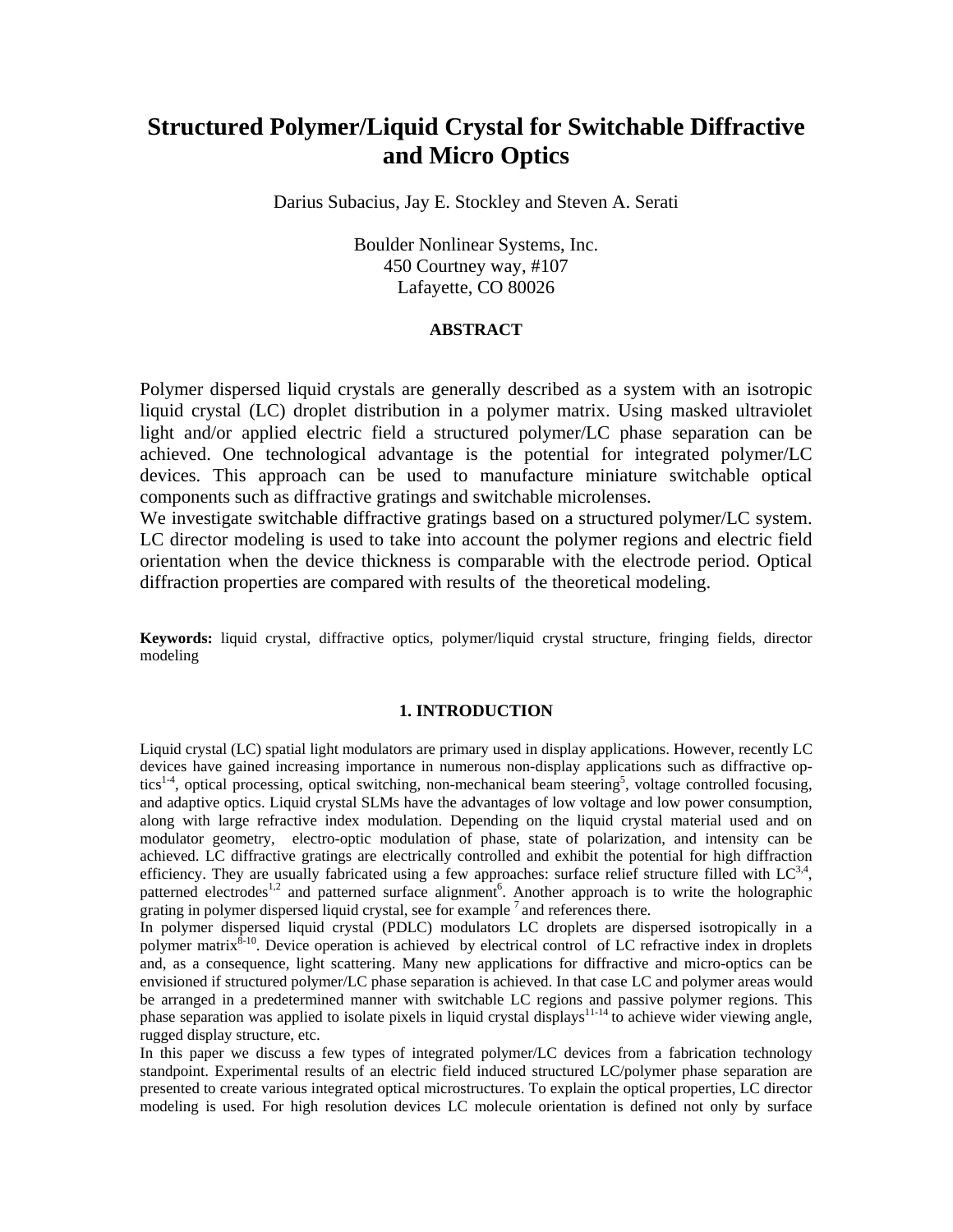alignment, but also by the anchoring on polymer walls. When the electrode spacing approaches the pixel size, the electric field distribution in the anisotropic LC medium becomes complicated and numerical techniques are required to model the electro-optic properties of the device $15,16$ .

# **2. STRUCTURED LC/POLYMER PHASE SEPARATION**

In polymer dispersed LC systems, for a review see<sup>8,9</sup>, the initial mixture consists of LC mixed with a UV curable monomer (sometimes photoinitiator is added). The proportion of the mixture can be varied to obtain different concentration, size, and other parameters of LC droplets in PDLC. The mixture is filled into the cell with ITO coated substrates and exposed to UV radiation. The UV exposure can be performed in the absence of an applied field, as well as in an applied field. After the UV irradiation, the monomer crosslinks forming a polymer, at the same time as the phase separation occurs. Liquid crystals can separate forming spherical droplets in a polymer matrix. The droplets will have different diameters (usually in a range of 1 to 10 micrometers) and are uniformly dispersed within the polymer.

PDLC is useful in electro-optical devices because it can be switched electrically from a light scattering "off-state" to a highly transparent "on-state". The polymer matrix is optically isotropic and has a refractive index *n<sub>p</sub>*. Liquid crystal in microdroplets is optically uniaxial and is characterized by ordinary and extraordinary refractive indices. Since the diameters of LC droplets are comparable to the wavelength of

the light, the light is scattered in the off-state, when there is no matching of refractive index. Upon application of an electric field, the liquid crystal director in each droplet orients along the field, and the refractive index of the droplets becomes ordinary refractive index  $n<sub>o</sub>$ . If  $n<sub>n</sub> \approx n<sub>o</sub>$ , the film will be transparent.

Some new applications in micro- and diffractive optical elements could be addressed if phase separation in PDLC could be arranged in some predetermined manner. This would create switchable optical elements inside of the solid polymer matrix, opposite to the isotropic dispersion of LC droplets in the polymer matrix in regular PDLC devices. Considering optical arrays, incident light would be diffracted in fixed directions, versus diffused scattering in regular PDLC.

The structured polymer/LC phase separation is an integrated one step process, compared to the other types of diffractive LC elements mentioned above. Initially the LC and monomer mixture is filled into the cell and after, the polymerization and separation process is applied.

The structured polymer/LC separation can be achieved using a few techniques schematically presented in Fig.1. One approach (Fig.1a) is to use a photomask<sup>11-13</sup>. The cell filled with a mixture is illuminated with ultraviolet light (UV) through the photomask with a pattern. In the illuminated areas monomer crosslinking occurs creating polymer rich regions, and LC is expelled into dark regions.

Another approach (Fig.1b) to create varying light distribution in the sample is to use interfering coherent optical beams. In this case switchable volume holograms are created in  $PDLC<sup>7</sup>$ . In thick films and small period patterns, the Bragg diffraction regime can be achieved with diffraction efficiency 70-95%<sup>7</sup>. The second approach has the advantage of higher resolution and the possibility to create a slanted grating. In the first approach the resolution is limited not only by the photomask, but also by the diffraction effects of UV light. Before reaching a few micron thick LC/monomer layer, diffracted light propagates through a comparably thick glass subtrate.

To create switchable micro- and diffractive optics elements we used a third approach developed by the researches at the Liquid Crystal Institute<sup>14</sup>. Schematically it is represented in Fig. 1c. Voltage is applied across the cell with patterned indium tin oxide (ITO) electrodes. An electric field distribution in the LC/monomer layer and subsequent blanket UV- irradiation result in formation of polymer walls in the interpixel regions of the SLM. In these mixtures phase separation usually occurs upon cooling from the isotropic state into the heterogeneous state. The phase separation reduces the concentration of LC in the interpixel region. A possible physical mechanism of LC and monomer separation is different dielectric constants of the materials<sup>14</sup>. In the electrode region the electrostatic energy density stored by the single

pixel capacitor can be approximated by  $W = \frac{1}{2} \int_{V}$  $W = \frac{1}{2} \int \varepsilon E^2 dv$ 2  $\frac{1}{\epsilon} \int \mathcal{E} E^2 dv$ , where  $\mathcal{E}$  is the dielectric constant of the

material,  $E$  is the electric field strength, and  $V$  is pixel volume. The energy is minimized by forcing the material with higher  $\varepsilon$  out of the pixel region. As a consequence, electric field strength and dielectric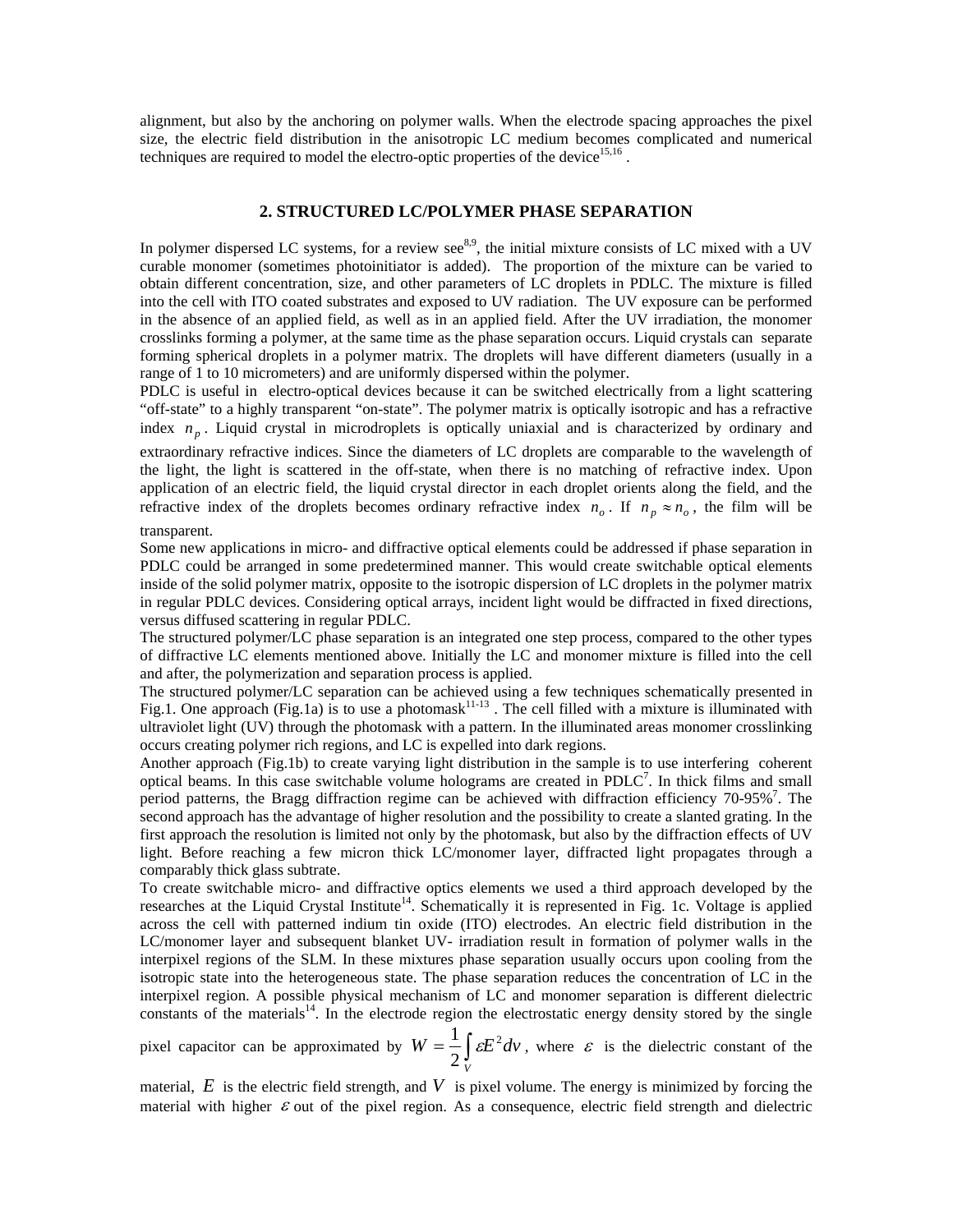properties of LC and monomer determine the grating formation. Another driving force for phase separation is the electro-conductive effect. Ions present in the mixture create convection, helping phase separation.



Figure 1a. Structure formation using photomask Figure 1b. Holographic grating in PDLC



Figure 1c. Structure formation using electric field distribution

# **3. EXPERIMENTAL RESULTS**

To fabricate swichable LC micro- or diffractive structures in a polymer matrix we used the technique<sup>14</sup> shown on Fig. 1c. A mixture of monomer Norland Epoxy NOA65 (Norland Products, Inc.) and nematic liquid crystal E7 (EM Industries) was used. Norland Epoxy is an isotropic material. We also investigated reactive liquid crystal RM60 (EM Industries.), which exibits a nematic phase over a temperature range. Using this material, an optically birefringent polymer matrix is fabricated. Using polimerized LC different diffractive structures can be obtained, for example, grating polarizing beam splitter<sup>17</sup>.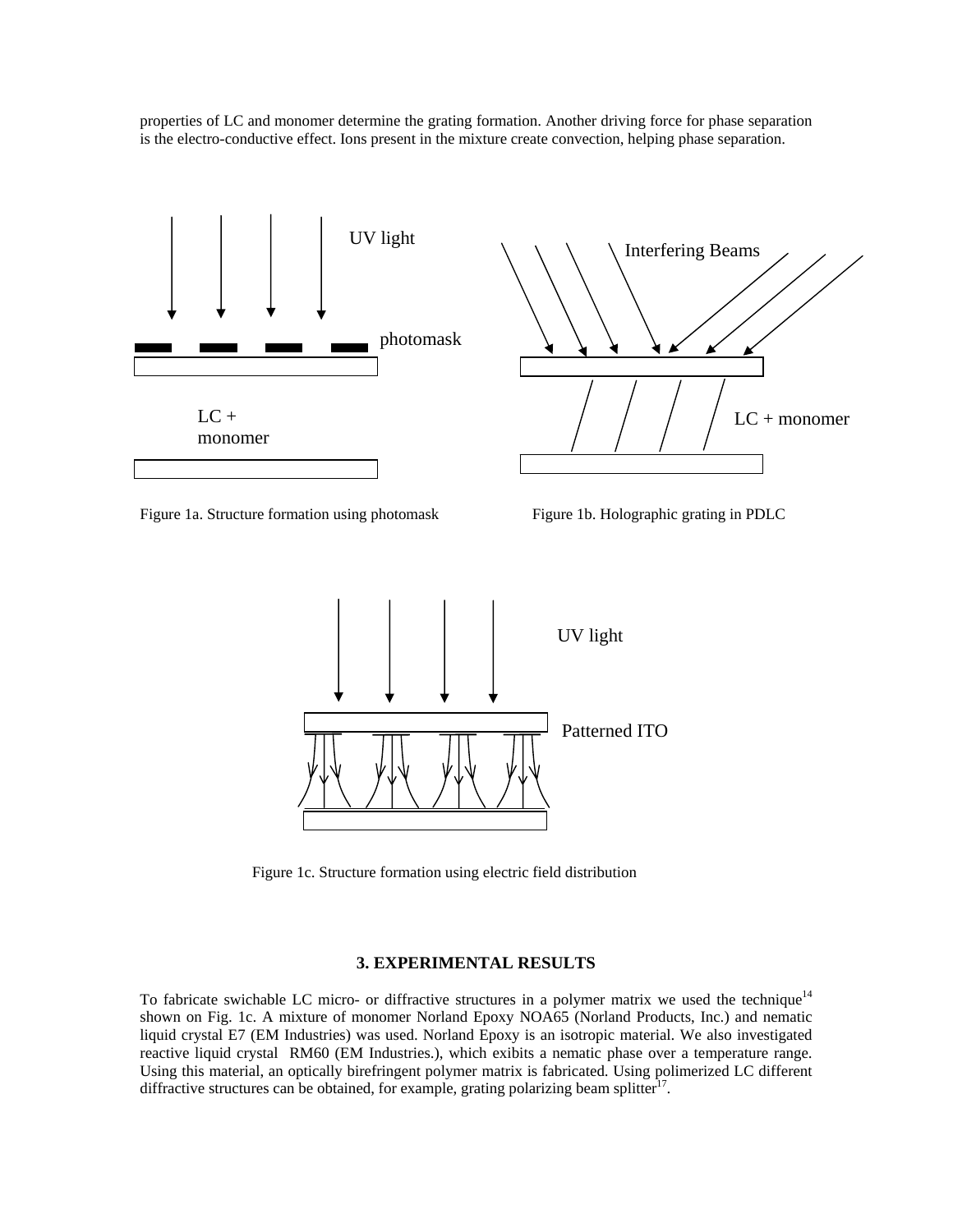The mixing ratio was adjusted to the electrode fill ratio, depending on the pattern. Below we report results for E7/NOA65 mixtures. For a one dimensional array with 12µm electrode and 12µm spacing the mixture 60/40 % of E7/NOA65 was used. For a hexagonal grid of circles an 80/20 % mixture was used. The refractive indices of E7 for extraordinary and ordinary beams are 1.746 and 1.522, respectively  $(T = 20^{\circ}C, \lambda = 589nm)$  and  $n = 1.524$  for NOA65. The mixture is filled into a cell with an ITO electrode pattern. The substrates are coated with polyimide and buffed to provide LC alignment. The thickness of the cells was set at  $d = 4 \mu m$  for the linear array and  $d = 2.5 \mu m$  for the hexagonal structure. The mixture is filled at elevated temperatures  $(90^{\circ}$  C) and cooled down slowly in an applied electric field and observed under a polarization microscope. The phase separation temperature depends on the LC/polymer concentration<sup>14</sup>. Because the LC is optically birefringent and the monomer is isotropic, field induced monomer and liquid crystal separation can be visualized under the microscope: LC regions are located in electrode areas and the monomer is pushed out into the interpixel regions. Upon cooling to room temperature the cells were exposed to UV light to fix the structure.

Figures 2a and 2b show the obtained LC/polymer grating with LC separated in the electrode region and polymer in the interpixel region. Polymer walls are optically isotropic and do not transmit light between crossed polarizers. LC regions are birefringent and become bright when the device is rotated between crossed polarizers, Fig 2b. The buffing direction is parallel to the electrodes, and LC molecules are aligned in this direction. In Figure 2a the bright areas near polymer walls correspond to the complicated 3-D director orientation in that region. These distortions could be explained by the anchoring of LC molecules on polymer walls. In such a polymer/LC structure LC regions are confined not only by the cell substrates but also by the polymer walls in the interpixel region.

The liquid crystal regions are wider than electrode area because the LC concentration in a mixture was larger than that of polymer.

For comparison, in Figure2b an area with the unaddressed electrode is presented where the LC droplets are dispersed isotropically in a polymer matrix as in regular polymer dispersed LC devices.





 $Fig.2a.$  Fig.2b.

Fig.2 Microscopic photographs of the liquid crystal regions separated by the isotropic polymer walls between crossed polarizers. Fig.2a. walls are parallel to the analyzer , Fig.2b. walls are rotated for some angle from analyzer direction. Width of the electrodes is  $12\mu m$  and spacing between is 12µm, cell thickness is 4µm.

For optical diffraction measurements we used a He-Ne laser ( $\lambda = 633nm$ ), and light was incident normal to the cell. The incident light polarization was controlled by a polarizer, an analyzer was used to check the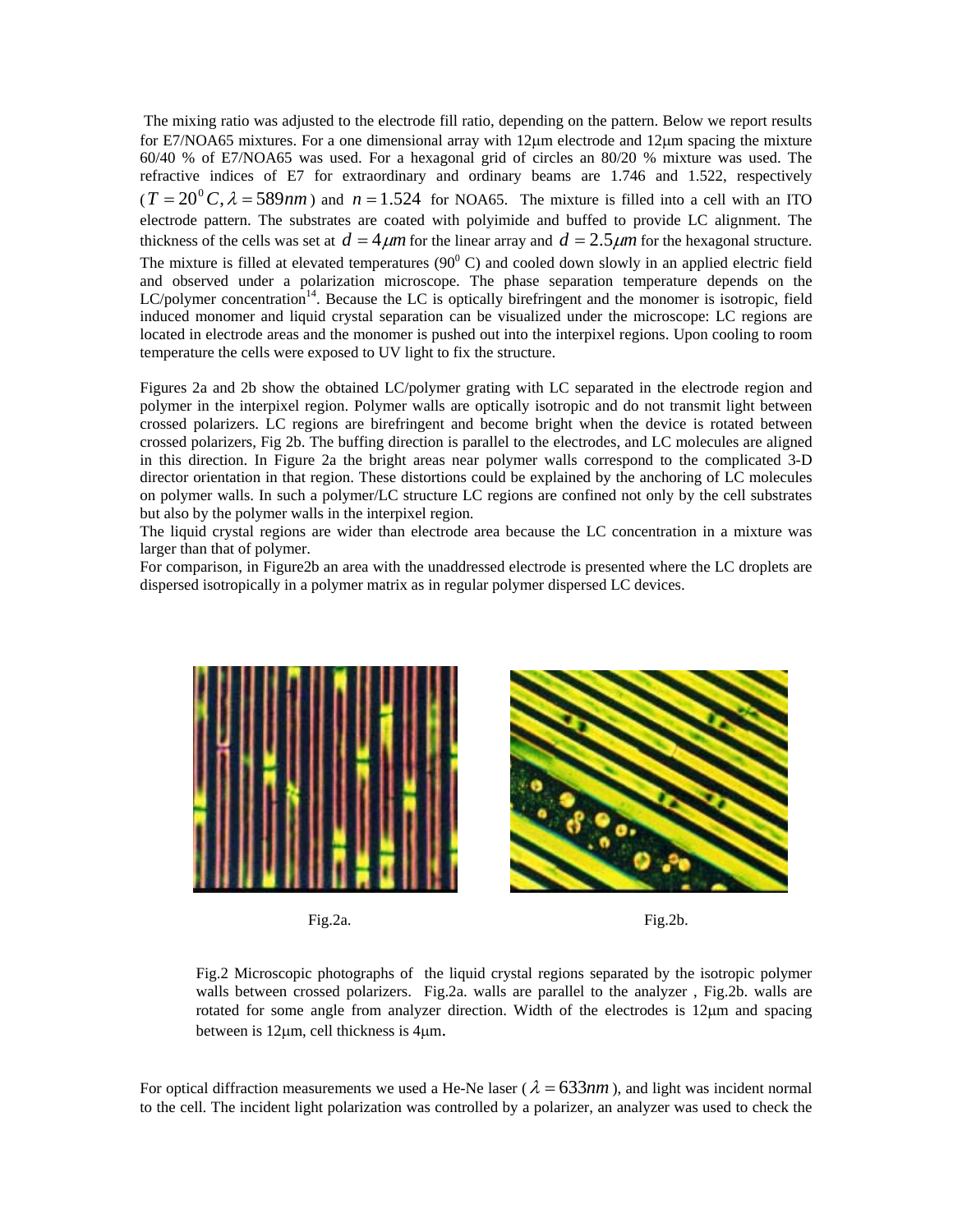diffracted light polarization. A photodiode was set at the location of diffraction maxima to measure intensity. The cell was driven by a signal generator, with the frequency usually set at 1kHz. The polymer/LC structure in the cell represents a phase grating. By changing applied voltage, the refractive index of LC regions is modulated, and the phase profile is changed. At high voltages, LC molecules are oriented homeotropic, with light sensing ordinary refractive index  $n_0$  which is approximately equal to the

polymer refractive index. Diffraction almost disappears.

Diffraction polarization properties confirm the assumption of complicated 3-D director orientation near polymer surfaces: diffracted light contains a small polarization component perpendicular to the incident light polarization.

The polymer/LC microstructure obtained using field induced phase separation in PDLC for a hexagonal pattern is presented in Figure 3. Circles correspond to holes in ITO patterning. After the separation, polymer regions are located in these spots, and are surrounded by LC areas. LC is oriented along the rubbing direction. The diameter of the dot is around 5µm.

Under applied voltage the LC switches and the refractive index is modulated, at the same time, the polymer dots are fixed and their refractive index does not change.



Fig.3a Fig.3b

Fig.3 Microscopic photographs between crossed polarizers of the structured polymer/LC separation with hexagonal pattern. Fig.2a. No voltage applied, LC alignment direction makes  $\sim$ 45<sup>0</sup> with polarizer, Fig.2b. Applied voltage U=15V, magnification in this photograph is 2X than former. Diameter of the dot is 5µm.

Fig.3a shows phase separation with a hexagonal polymer dot pattern. The cell is rotated  $\sim$ 45<sup>0</sup> from the polarizer direction, the LC region is bright, the polymer dots are dark. Some polymer network is visible between grid points.

Fig. 3b is another sample of the same ITO patterning, where the structured phase separation is incomplete. For an applied voltage U=15V, liquid crystal regions are switched on, and between crossed polarizers they are dark the a picture. Inside of the polymer dots there are LC droplets, which show bright scattering.

 The polymer/LC structures under consideration are fabricated using a structured electric field distribution in a cell. For higher resolution devices, depending on cell thickness, the fringing electrostatic fields should be taken into account. Field potential lines penetrate into the interpixel region, instead of the E-field being localized in the pixel region.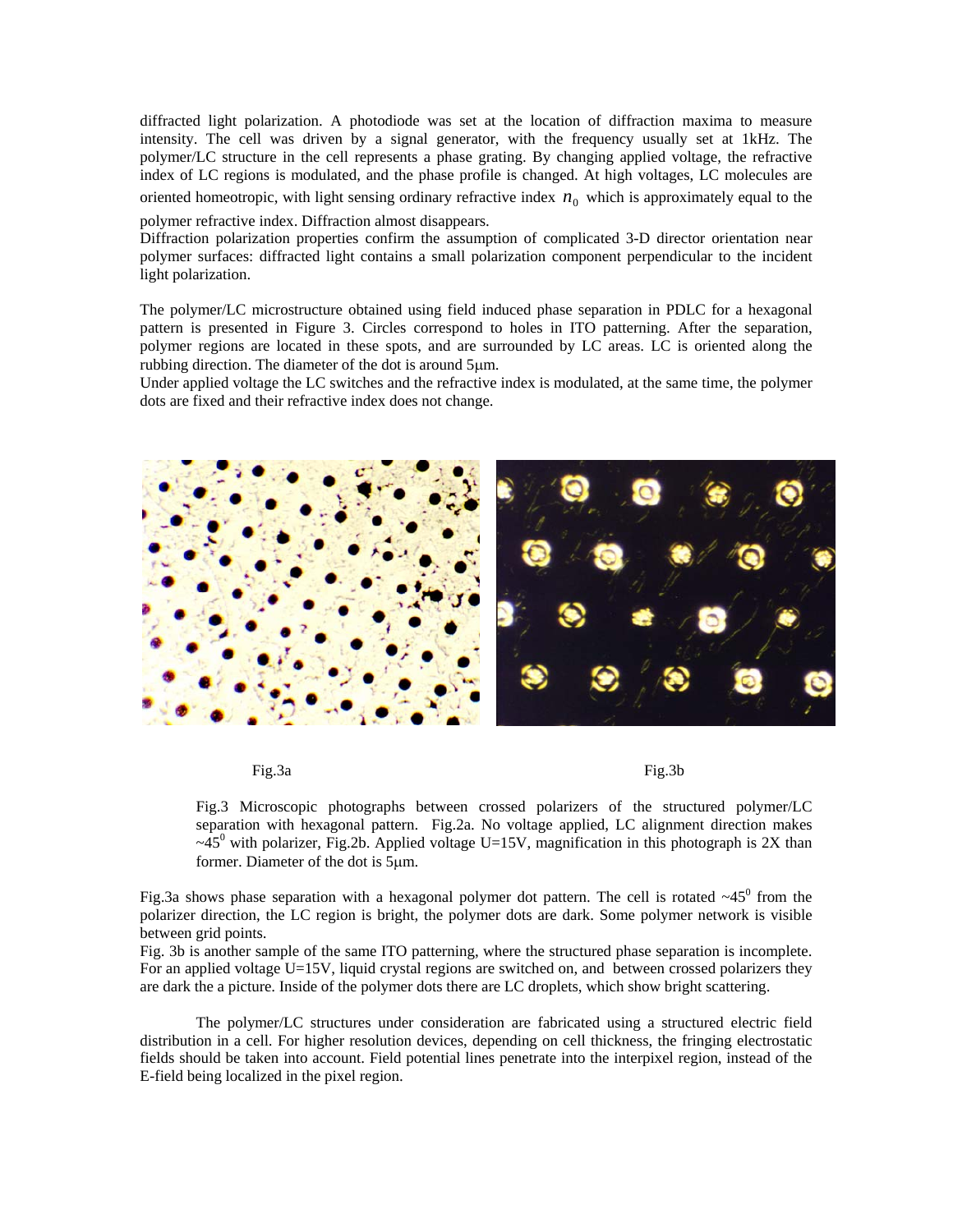To illustrate fringing field and director distribution, we performed LC director simulations. Also we attempted to include LC anchoring effects on idealized polymer walls between electrodes.

#### **4. FRINGING FIELDS AND DIRECTOR PROFILE MODELING**

 We used numerical simulations to take into account the fringing fields and LC director distortions in the inter-pixel region for 2-D model considering only the case when director deformations are confined in the xz plane. We have used a self-consistent model for the effects of an inhomogeneous electric field on the nematic liquid crystal grating.

For high resolution LC modulators the simplifying approximation that the medium is a homogeneous dielectric is not valid anymore. To obtain information about the extent of fringing fields, a quantitative analysis needs to consider the anisotropy of the liquid crystal.

The self-consistent model described here uses a finite difference approach<sup>15,16</sup>. The medium is divided into a grid of points. For an anisotropic medium, the field is reduced due to dipole interactions. Laplace's equation becomes

$$
div\left(\tilde{\varepsilon} \text{ grad } \Phi\right) = 0 \tag{1}
$$

where  $\Phi$  is the electrostatic potential and  $\tilde{\varepsilon}$  is the dielectric tensor.

First, an initial director distribution is assumed, which determines the dielectric tensor that is used in Laplace's equation. Taylor series expansion of Equation (1) about the grid points results in a finite difference equation which can be used to arrive at an iterative solution for the electrostatic potential.

$$
\Phi(i,j) = \frac{1}{2(\varepsilon_p + \varepsilon_s)} \left[ \varepsilon_p \Phi(i,j+d) + \varepsilon_s \Phi(i+d,j) + \varepsilon_p \Phi(i,j-d) + \varepsilon_s \Phi(i-d,j) \right]
$$
(2)

Here, the indices i and j are the grid indices in the z and x (propagation direction and transverse direction) respectively. The subscripts p and s stand for parallel and perpendicular, respectively, and *d* is the distance between grid points (here assumed to be the same in both the x and z directions).

The electromagnetic field lines are determined from the gradient of the electrostatic potential.

$$
\vec{E} = -\nabla \Phi
$$
 (3)

Once the field is known, the director distribution for the nematic liquid crystals is determined using a system of relaxation equations of elliptic form:

$$
\gamma \frac{\partial}{\partial t} [n_a n_b] = K \nabla^2 [n_a n_b] + \frac{\Delta \varepsilon}{4\pi} E_a E_b \tag{4}
$$

Here  $n_a$  and  $n_b$  are the director components in the x or z direction. The subscripts a and b can both be x, z, or one of each. The viscosity coefficient is  $\gamma$  and K is the Frank-Oseen elastic constant. The electric field components are  $E_a$  and  $E_b$ . Finally,  $\Delta \varepsilon$  is the dielectric anisotropy. The equations are subject to the constraint that  $n_x n_x + n_z n_z = 1$ . The director distribution (obtained from the system of equations typified by Equation 4 above) is used to calculate a revised dielectric permittivity that is used in a new iteration of Laplace's equation $16$ .

The basic algorithm is to begin with the dielectric tensor due to the director distribution at time t=0. Then, the initial estimate of the electrostatic potential is determined via convergence of the finite element formalism using Equation 2. The electric field is determined from the gradient of the electrostatic potential (Equation 3) and a director distribution is computed using the forward time, central difference method applied to the system of equations typified in Equation 4. The new director distribution is used to solve the inhomogeneous finite difference representation of Laplace's Equation<sup>16</sup>. From the electrostatic potential determined by convergence, the electrostatic field is recalculated using Equation 3 and substituted back into the system of equations used to determine the director distribution. This process is repeated until the potential function and the director distribution simultaneously converge.

In Figure 4 the LC director profile obtained by simulation for applied voltage  $U = 5V$  is presented. In this figure and following modeling figures the electrode array consists of 4 µm lines and 2 µm spaces. The thickness of the liquid crystal medium is taken as 4 µm. Two electrodes are shown in the 12 µm region.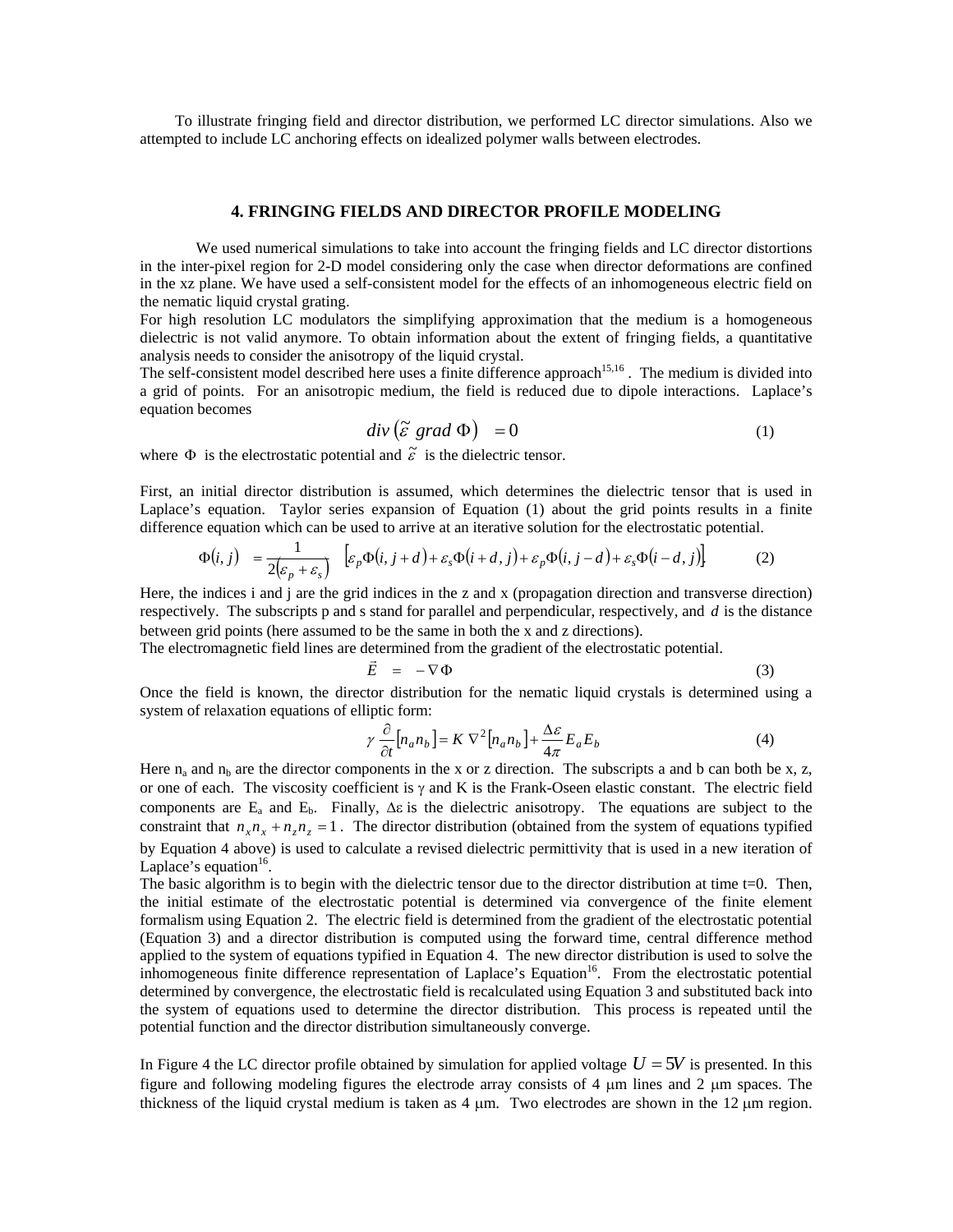The first electrode is from 0.75 km to 4.75 km and the voltage is set to 0V. The second electrode is from 6.75µm to 10.75 µm and the voltage is set to 5V. The top electrode is the ground electrode and voltage is always set to 0V. Boundaries to the left and right are assumed to wrap around (i.e. the pattern repeats itself in either direction). Initial LC alignment is planar along the x-axis with a small pretilt angle, the deformations are contained in the xz plane. Everywhere in simulations infinite anchoring energy is assumed. Solid lines represent the equipotential lines.

Figures 4 show that the electric field lines propagate into the interpixel region. The LC director field is slightly deformed from the initial orientation.



Fig. 4. Electrostatic potential lines and director profile for a 5V applied to the electrode array in binary addressing.

Fringing field penetration into the interpixel area depends on resolution and thickness of the device. When the thickness of the cell approaches the period of the structure, the electric field strength in the interpixel region becomes significant, hindering polymer and LC phase separation. Experimentally structured polymer/LC formation was attempted for higher resolution devices. However, as could be expected from simulation results, phase separation was not good. To fabricate structured polymer/LC separation we need the E-field to be localized in the pixel region.

Another interesting possibility is to use the fringing fields to shape polymer/LC structures across the cell thickness. Circular, conical, etc. structures could possibly be created. This could be of interest for fabrication of switchable microlense arrays, etc.

#### **Anchoring effects.**

For structured polymer/LC devices with higher resolution, LC director anchoring on polymer regions becomes important. The LC director is aligned not only by the cell substrates, but also by the polymer interface,

see Figure 2. Axially symmetric director alignment was used to improve the viewing characteristics of an LCD using a microcell structure<sup>11</sup>. LC director alignment was set by the polymer walls of the microcell. In such a confined structure LC orientation is complicated to minimize elastic distortions. Anchoring effects influence LC electro-optical properties and switching characteristics.

Figure 5a illustrates the director orientation in the array with the polymer/LC structure at an applied voltage of  $U = 5V$ . On the left pixel a voltage  $U = 0V$  is applied. Director alignment is set by polymer walls and surface alignment. The right pixel is switched on, with the director aligned along the field.

Figure 5b illustrates the phase transmission function of the binary LC grating shown in Fig.5a. To obtain the phase profile  $\Phi(x)$  in the near field we used a Jones matrix technique. The far field diffraction pattern can be obtained by a Fourier transform.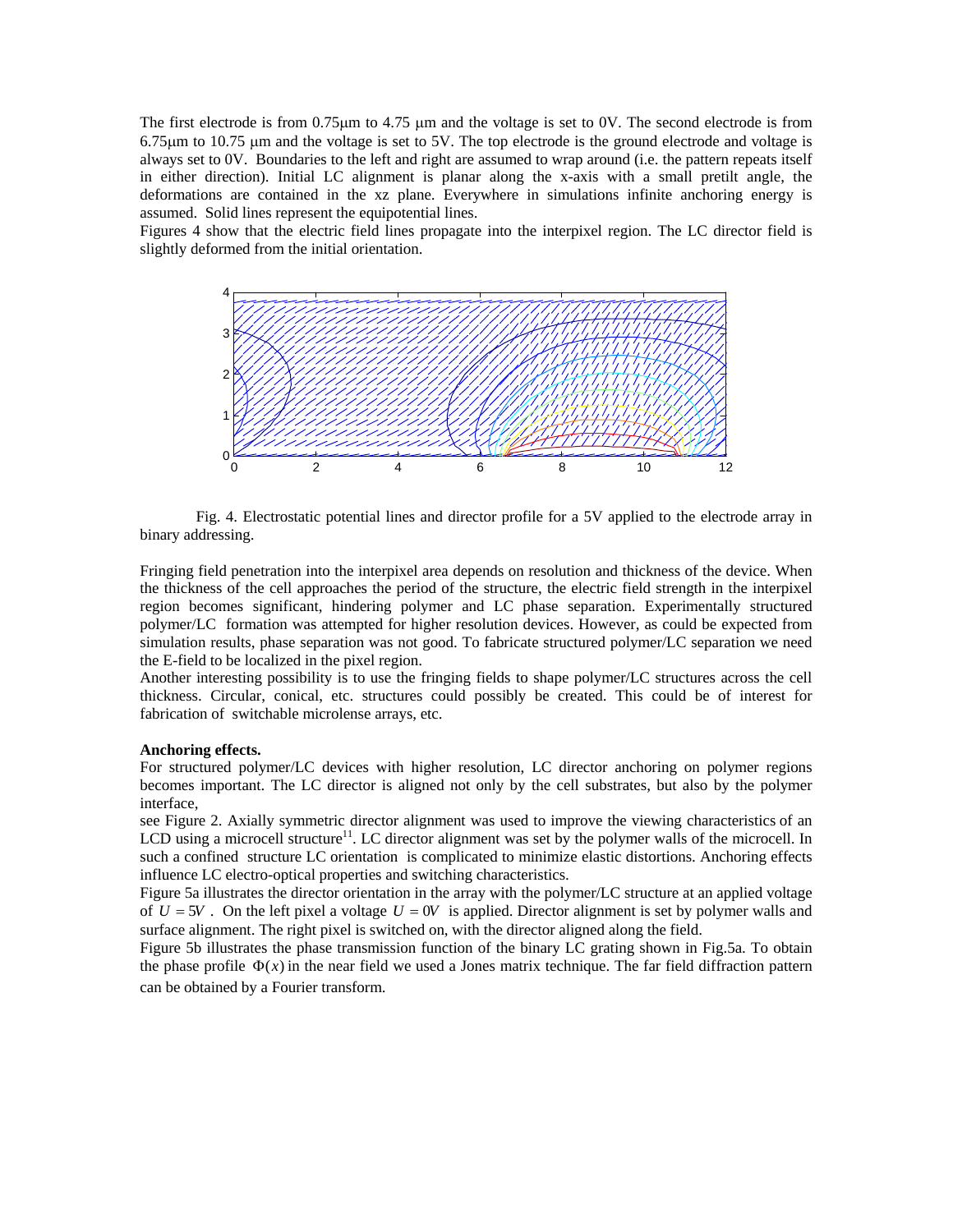

Fig. 5a LC director profile in the array with pixel separated structure in binary addressing, applied voltage  $U = 5V$ . Empty areas represent the isotropic walls.



Fig. 5b Phase transmission profile in the near field corresponding to the director profile of Fig.5a.

## **5. CONCLUSIONS**

We have discussed the structured polymer/LC phase separation. A polymer/LC structure with switchable LC and fixed polymer regions can be fabricated using a patterned electric field in a cell. Contrary to conventional PDLC devices, the LC regions are arranged in a predetermined manner. This technique can be used to fabricate integrated, switchable LC micro- and diffractive optical components. Linear diffractive arrays and hexagonal microstructures were fabricated and optically tested. To understand the influence of the fringing fields for higher resolution devices and to take into account LC anchoring on polymer surfaces we have performed liquid crystal director modeling. Electric field distribution can be used to shape the polymer/LC regions in the cell.

The applications of this technology could be beneficial to switchable diffractive elements, beam steering and adaptive optics, microlenses, waveguides.